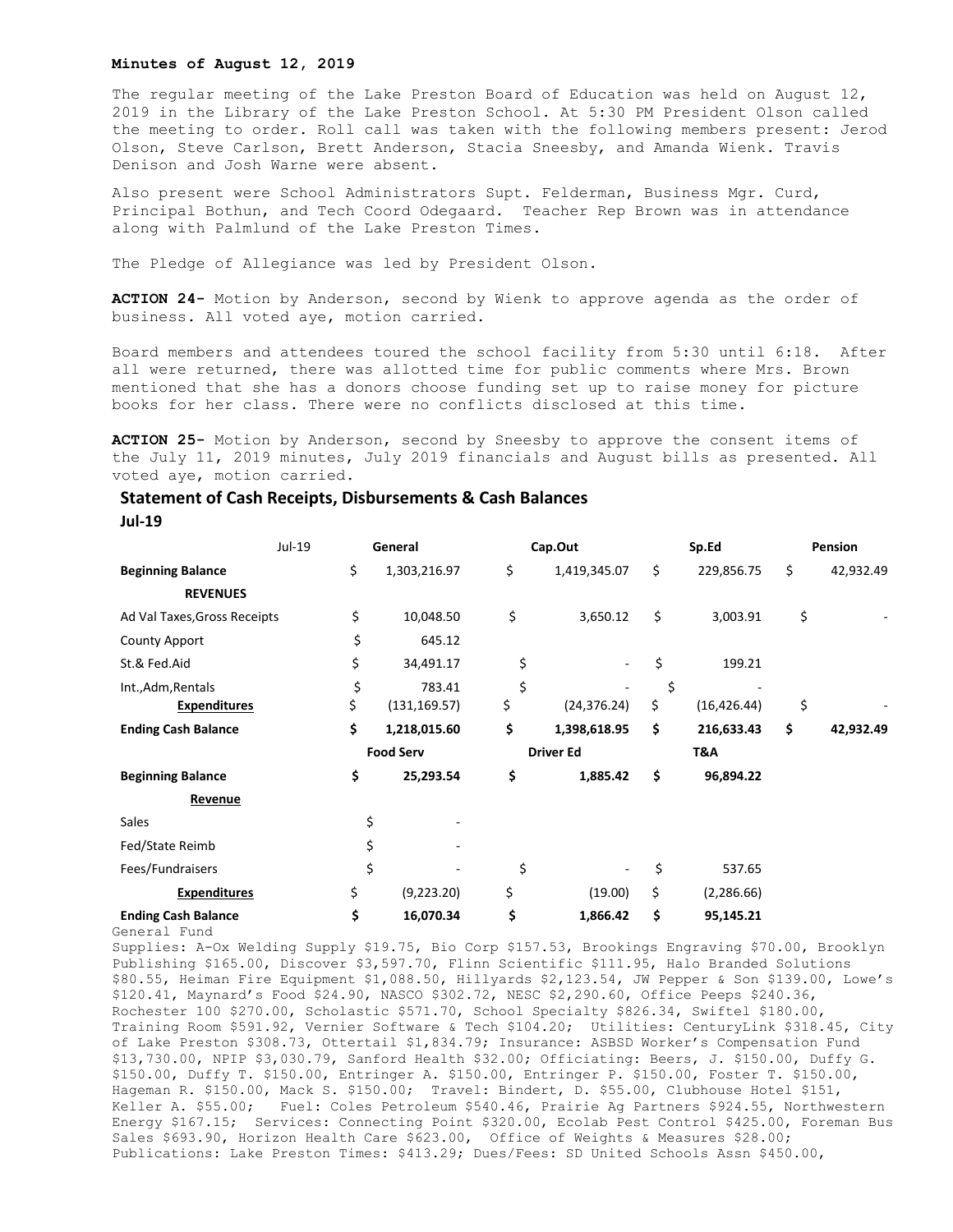SDACTE/SDAAE \$629.00, SDASBO \$75.00, SDCCA \$50.00. General Fund Total: \$39,842.37 CAPITAL OUTLAY FUND Improvements: Aron's Electric \$1,025.41, Bode Construction \$785.72, Flagpole Farm \$717.80, Hasche Construction \$337.81, McMasters Gravel: \$1,341.60, ProTec Roofing \$1,556.11; Curriculum: Cengage Learning \$5,570.00, Houghton Mifflin \$249.86; Equipment: Connecting Point \$802.00, Discover Card \$4,710.67, Lowe's \$663.24, Lyle Signs \$74.90, Prairie Ag Partners \$3,461.69; Lease: Marco Technologies \$307.00.0 Capital Outlay Fund Total: \$21,603.81 SPECIAL EDUCATION FUND Tuition: Children's Home Society of Sioux Falls \$4,831.64; Services: NESC \$6,777.54 Special Education Fund Total: \$11,609.18 FOOD SERVICE FUND Supplies: Culligan \$30.00, Discover Card \$155.10, Restaurant Design & Equipment \$59.62; Food: Earthgrains \$99.50. Food Service Fund Total: \$344.22 DRIVER'S EDUCATION FUND Fuel: Cole's Petroleum Products, \$112.98. Driver's Education Fund Total: \$112.98 Grand Total: \$73,512.56 **July Payroll:** General \$102,483.18 Benefits \$35,100.73; Special Education: \$9,564.45 Benefits: \$3,092.65; Food Service: \$4,089.51, Benefits \$1,505.31; Total July Payroll: \$155,835.83.

Discussion was held on the recent ASBSD/SASD Joint conference that Felderman, Olson, Bothun and Curd attended. Curd then reminded board to attend the "Breakfast with the Board" meet and greet scheduled for August  $19<sup>th</sup>$ . Curd also reviewed the recommended budget adjustments from the July meeting. Odegaard reviewed the district acceptably use policies, erate document and retention policies, internet safety –CIPA policy, distance learning policy, and SPARK policy. Felderman reviewed the district goals.

Second readings of the Board Policy, MS/HS Student, Elementary Student, Staff, and Kids First Handbooks were held, with no adjustments from July's meeting.

**ACTION 26 -** Motion by Anderson, second by Sneesby to approve all handbooks listed. All voted aye, motion carried.

**ACTION 27 -** Motion by Carlson, second by Anderson to approve the Staff, K-5, 6-12 Acceptable Use, ERate Document & Retention Policy, Internet Safety-CIPA Policy, Distance Learning, and SPARK policies as read. All voted aye, motion carried.

**ACTION 28-** Motion by Sneesby, second by Wienk to approve the 2019-2020 budget as adjusted. All voted aye, motion carried.

**ACTION 29-** Motion by Carlson, second by Anderson to nominate Jerod Olson as School Board President, and let nominations cease and cast a unanimous ballot. All voted aye, motion carried.

**ACTION 30-** Motion by Anderson, second by Wienk to surplus for disposal two projectors, spot bot, numerous shop tools, and misc kitchen supplies. All voted aye, motion carried.

President Olson gave his NESC report, noting that they voted in the same Vice and President as year's past. NESC is bidding out a roofing project of their building in Hayti, with quotes from Protec & obtaining one from Hamlin Building of which there may be a conflict of interest due to a NESC board member being an owner of Hamlin Building. Tech Coordinator Odegaard presented her quarterly report noting that she is working on utilizing the ERate funds with updating the wiring closets. Business Manager Curd reported that she has been working on numerous reports that are due each year at this time. She is working on getting all things in order for the beginning of the school year. MS/HS Principal Bothun reported that she is pulling data from the Smarter Balance Report Card and plans to have the information to present to the board at the November board meeting. Supt Felderman gave accolades to the summer staff for making the school look great, especially given the wet summer we have had.